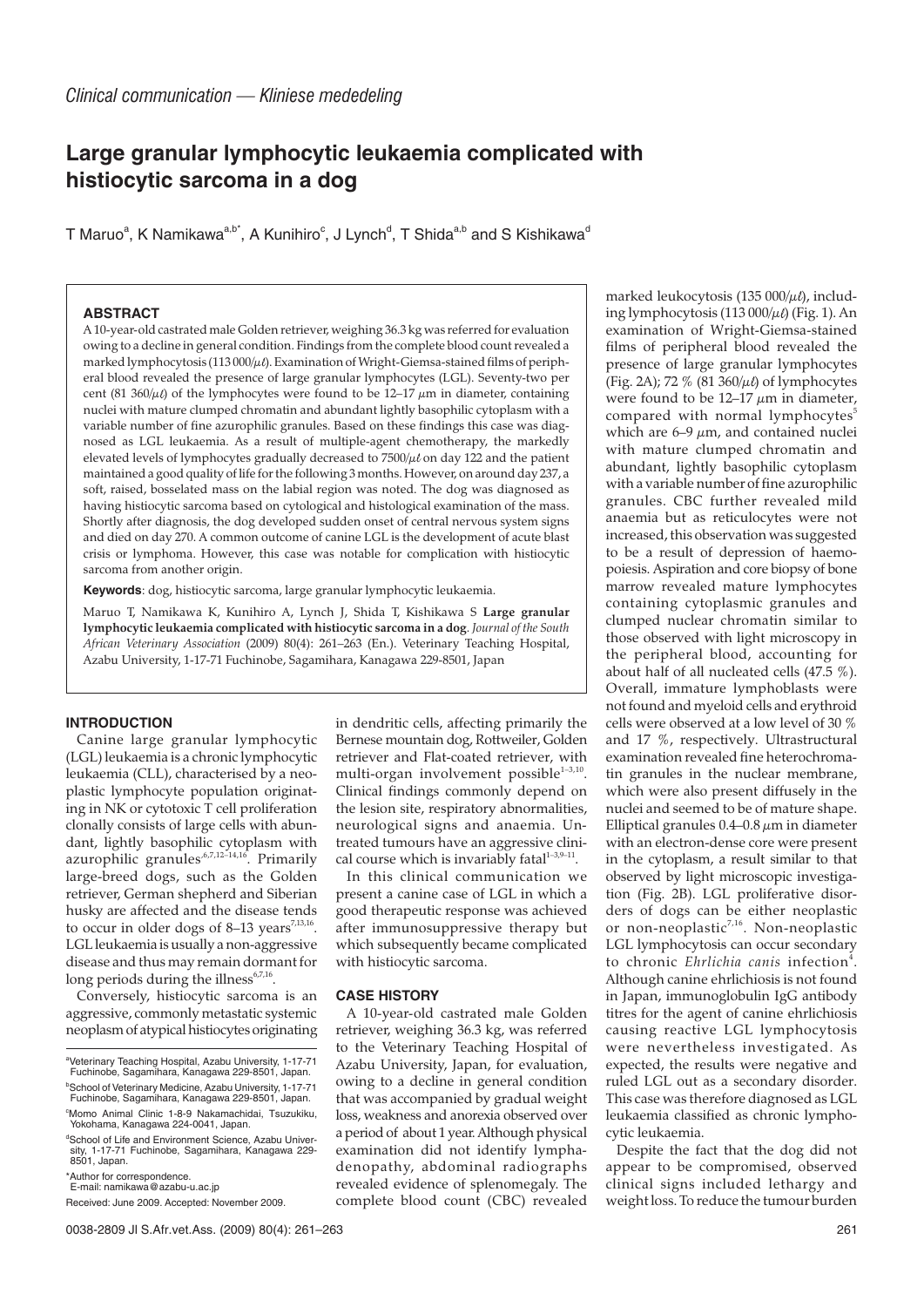

Fig. 1: **Clinical course of case. White blood cell, lymphocyte and neutrophil counts, packed cell volume and treatment employed. Lymphocytosis and anaemia gradually improved with the chemotherapy until day 122. Subsequently, a mass on the labial region was observed on around day 237 and removed on day 267.** WBC: white blood cell; Lym: lymphocytes; Neu: neutrophil; PVC: packed cell volume.

for as long as possible, multiple agent chemotherapy with cyclophosphamide (Endoxan® , Shionogi Co.) was administered at 50 mg/m<sup>2</sup> for 4 consecutive days followed by 3 consecutive days without treatment days for 14 weeks (Fig. 1). Vincristine (Oncovin® , Nippon Kayaku Co.) at  $0.5\,\mathrm{mg/m^2}$  once a week for 16 weeks and prednisolone (Prednisolone® , Sanwa Kagaku Kenkyusho Co.) at 20–40 mg/m2 once a day to every other day were also administered. As a result of these treatments, the markedly elevated levels of lymphocytes gradually decreased to  $7500/\mu$ l on day 122 and remained at this

level after that; PCV values increased from day 20 to day 139 to 25 % and 36 %, respectively, and general condition remained good without tumour lysis syndrome from that point onwards.

The patient's physical condition had been good since around day 122 after discontinuing the cyclophosphamide and vincristine treatment and continuing prednisolone alone for 3 months. However, on around day 237 when PCV decreased, a soft, raised, bosselated mass on the labial region was noted. Because the mass rapidly enlarged at around 251 days, it was resected under general

anaesthesia on day 267. The mass was examined cytologically and histologically. Impression smears stained with Wright-Giemsa and sections stained with haematoxylin and eosin (Fig. 3) revealed numerous histiocytes that appeared necrotic with mitotic figures, multinucleated tumour giant cells and erythrophagocytosis. Based on these findings, the dog was diagnosed as having histiocytic sarcoma. Immediately after the diagnosis was made, the dog developed sudden onset of central nervous system (CNS) signs and died on day 270. A necropsy was not performed.



Fig.2: **Large granular lymphocyte of peripheral blood.**A, **Photomicrograph;lymphocytes have nuclei with mature clumped chromatin and a pale cytoplasm that contains granules.** B, **Electron micrograph; fine heterochromatin granules are in the nuclear membrane and also diffusely in the nuclei, the cytoplasm has abundant volume, a rough-surfaced endoplasmic reticulum and some rounded granules with electron-dense cores.**